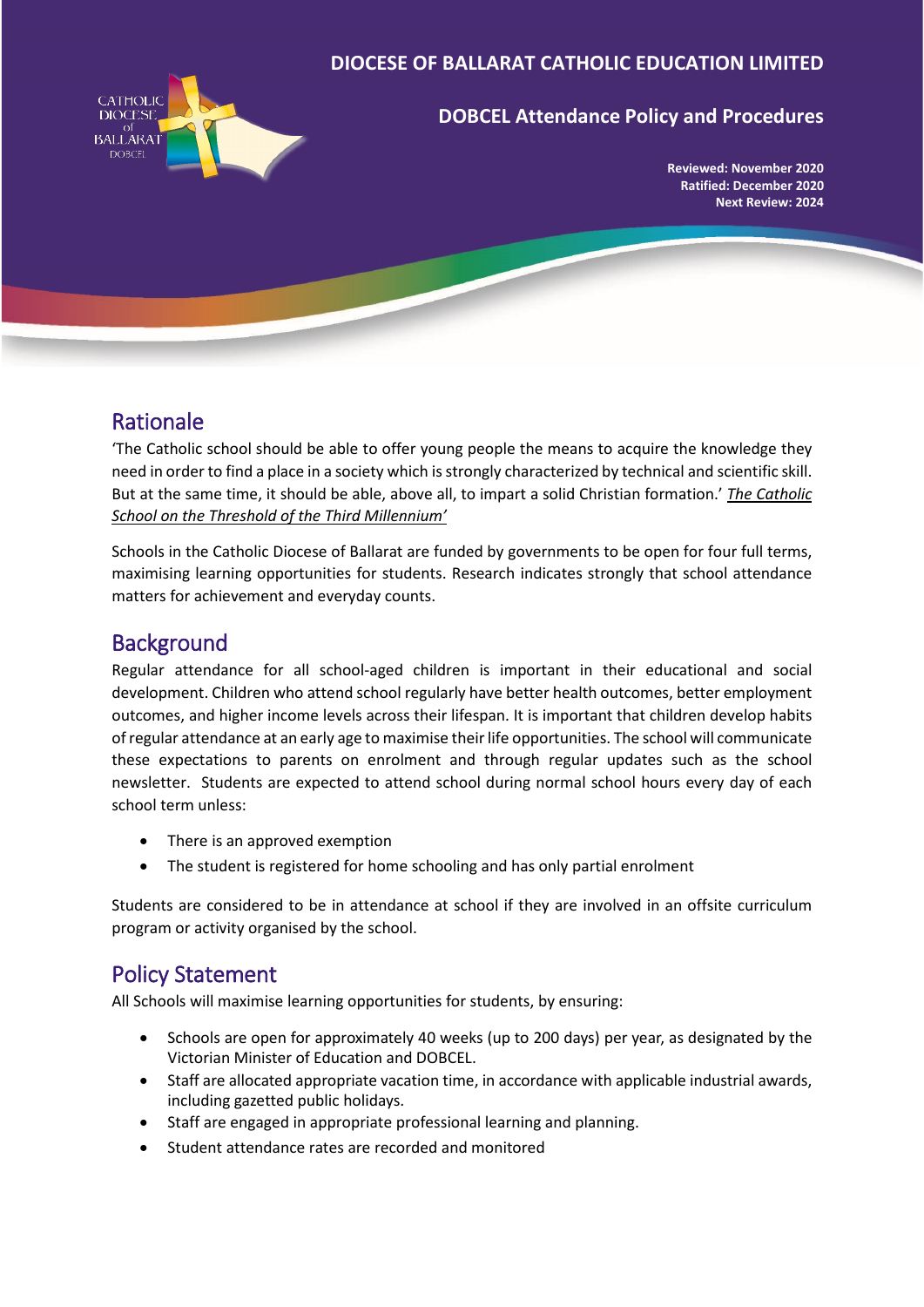# **Principles**

All students in all schools are entitled to an excellent education, allowing each student to reach his or her full potential so that he or she can succeed, achieve his or her aspirations, and contribute fully to his or her community, now and in the future.

The quality of a student's education should not be limited by where the student lives, the income of his or her family, the school he or she attends, or his or her personal circumstances.

The quality of education should not be limited by a school's location, particularly those schools in regional Australia (Australian Education Act 2013).

## **Procedures in Schools**

- Classroom teachers will twice daily record attendance, and late arrivals, in the mornings and afternoons; including those days when the class may be off site.
- A student is present for a half day when the student has attended at least two hours of instruction.
- Daily attendance is monitored using the learning management system, SIMON, and a tally of days absent and late arrivals is included on the student's semester reports. The reason for absence will be coded such as for being sick, medical appointment, school notified, funeral and holidays.
- Contact details of parents/guardians will be accurately maintained. Reminders to update contact numbers will be in school newsletters.
- Parents are expected to provide an explanation for students who are absent by 10am. This can be done in writing or by phone / text. In instances where the parent has not provided an explanation in writing administration staff will note in their diaries the phone / text conversation.
- If a child is absent and no communication has been received from the parent, a phone call will be made by the administration officer by 10am. If no contact is made with the parents then the administration officer will inform the principal.
- All records of contact and attempted contact with families regarding student absences will be recorded and the records kept
- Long term and / or consistent unexplained absences will be followed up by the principal and parents informed, in writing, if the principal deems that the parents have not met their obligations under the *Education and Training Reform Act 2006.*
- The role description of the administration officer/s will state that they are responsible to follow-up on unexplained absences by 10am or as soon as practical and for maintaining a current register of parent/guardian contact details.
- Student attendance will be accurately recorded on the student report twice per year and unsatisfactory attendance at school or classes will be noted in student file.